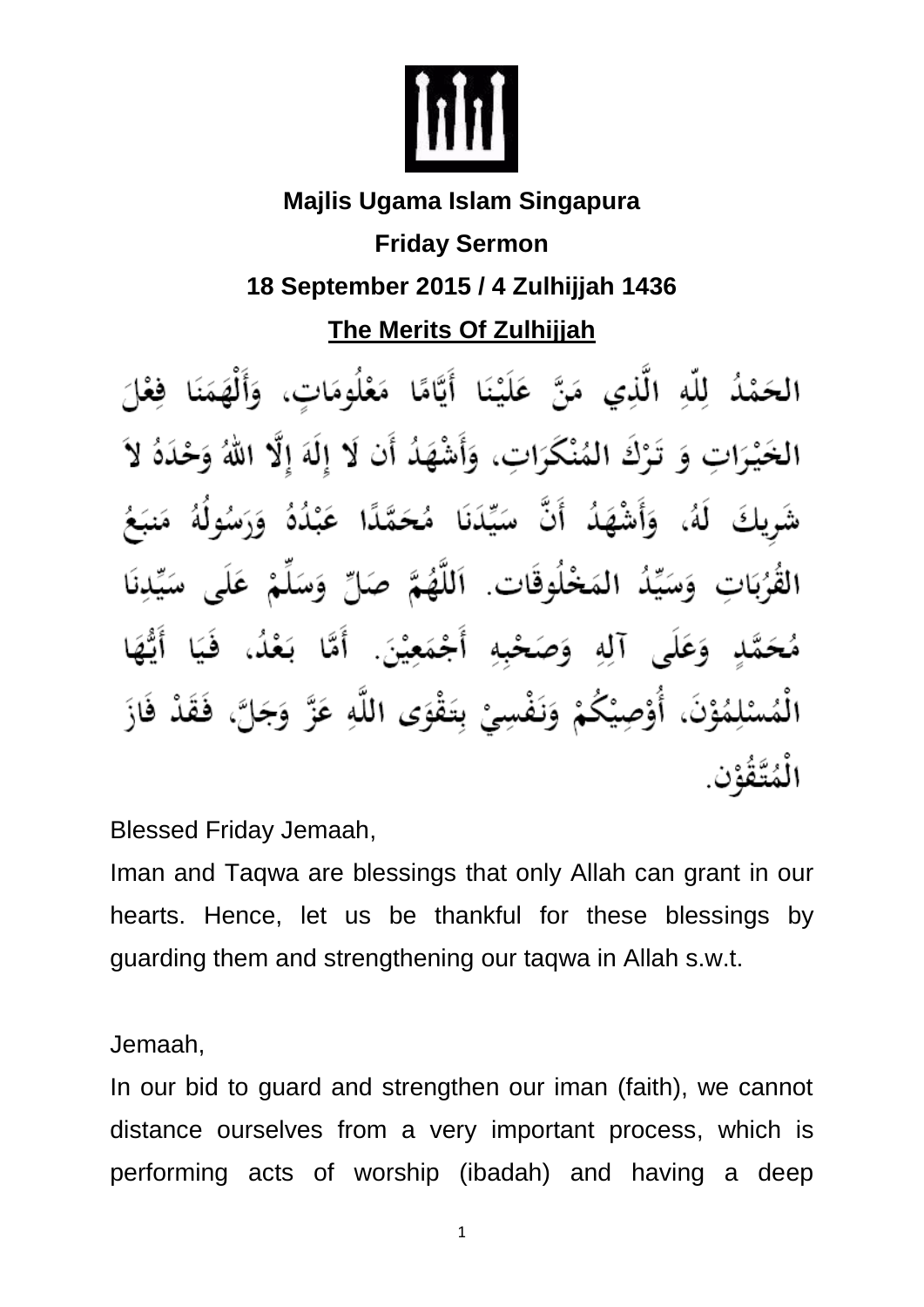understanding of them. We are now in a special month, the month where millions of Haj pilgrims have embarked on their spiritual journey toward the house of Allah. For those who have experienced it, it is a journey filled with sincerity and hope that Allah will accept their Haj. It is also an unforgettable journey. Why is it that this journey can leave such a lasting impact on so many pilgrims? This is because it is an act of worship where one deeply appreciates the objectives of the practice, places utmost hope and dependence on Allah s.w.t. and is focused in this mission. In addition, the pilgrims are aware of the immense reward of performing acts of worship in the Holy Land.

For those of us who are still here, there are many merits in the first ten days of Zulhijjah that we should try to benefit from. Allah s.w.t. says in surah Al-Fajr verses 1-2:



Which means: *"By the dawn. And [by] ten nights".*

Scholars of tafsir have mentioned that these ten nights refer to the first ten days of Zulhijjah. Nabi s.a.w. also stressed the rewards of performing acts of worship in these first ten days, in a hadith: *"There are no days in which righteous deeds are more beloved to Allah than these ten days (in Zulhijjah). So increase making tahlil, takbir and tahmid".* [Hadith reported by Imam Ahmad].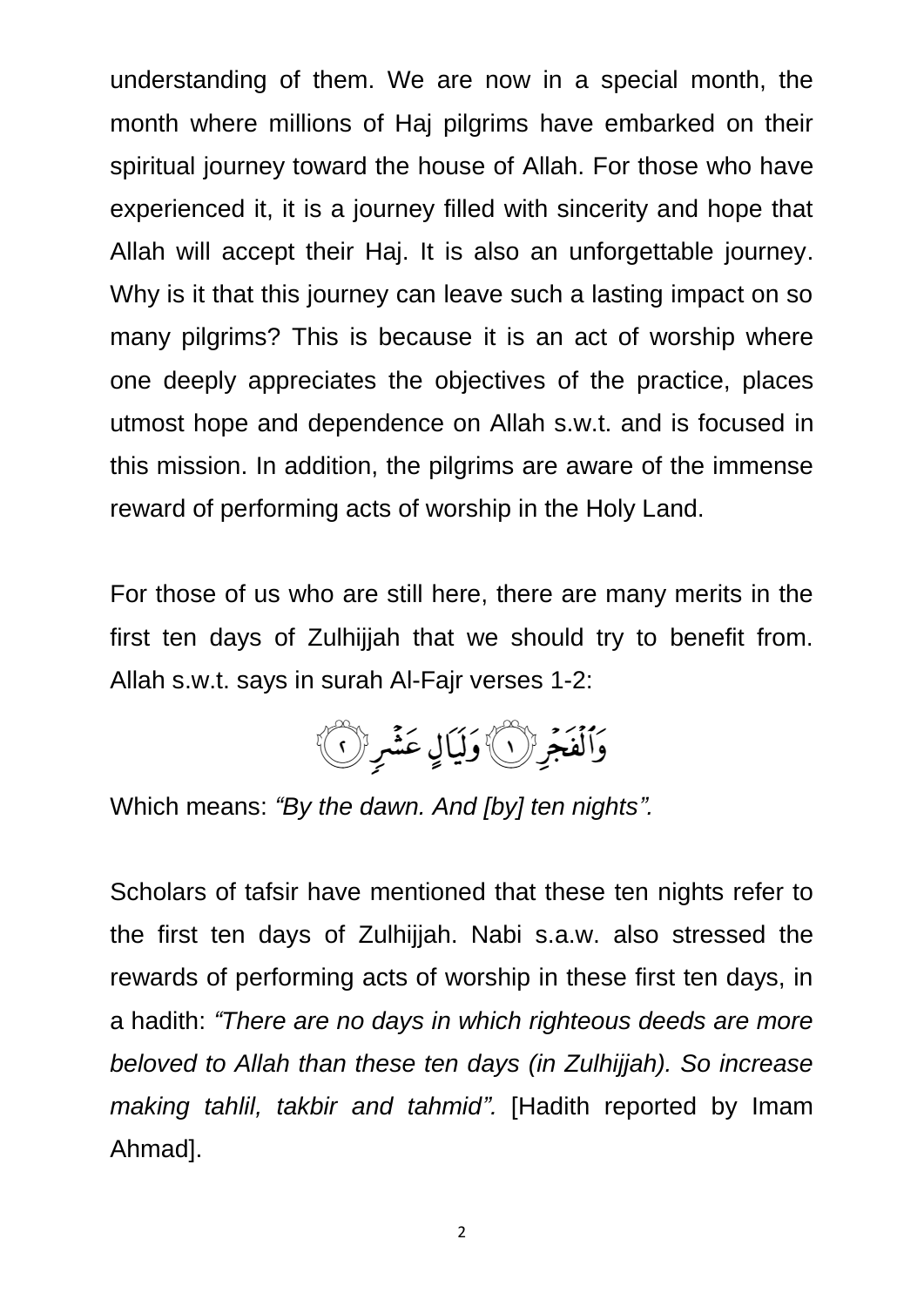Alhamdulillah, we are now in the first ten days of Zulhijiah. Our lives are very short; hence we should grab any opportunity that Allah has given us to reap His rewards. Increase our good deeds; it doesn't matter if it's through donations or by volunteering to help those in need. For those who can afford it, try to perform the sacrifice on Eidul Adha. Besides that, there are several other practices encouraged by Rasulullah s.a.w. and the scholars, for us to enliven these ten days.

**First,** to increase fasting. This is because the Prophet s.a.w. said: *"Anyone who fasts for one day for Allah's sake, Allah will keep his face away from the Hellfire for (a distance covered by a journey of) seventy years"* [Muttafaqun 'Alaih]. If we are unable to fast on most days, then at least on the  $9<sup>th</sup>$  of Zulhijiah or the Day of Arafah. This is because Rasulullah s.a.w said *"Fasting on the Day of Arafah with the hope of getting Allah's reward will absolve your sins from the previous year and the coming year."* [Hadith reported by Imam Muslim]

Subhanallah jemaah, fasting on the day of Arafah is so special that Allah will absolve our sins for two years merely by fasting for a day. Hence, we should try to encourage ourselves and our family members to reap this merit together. In fact, Nabi s.a.w. promised that the time when we break our fast is one of the times when one's doa is answered. Hence, increase making doa when fasting during these days.

3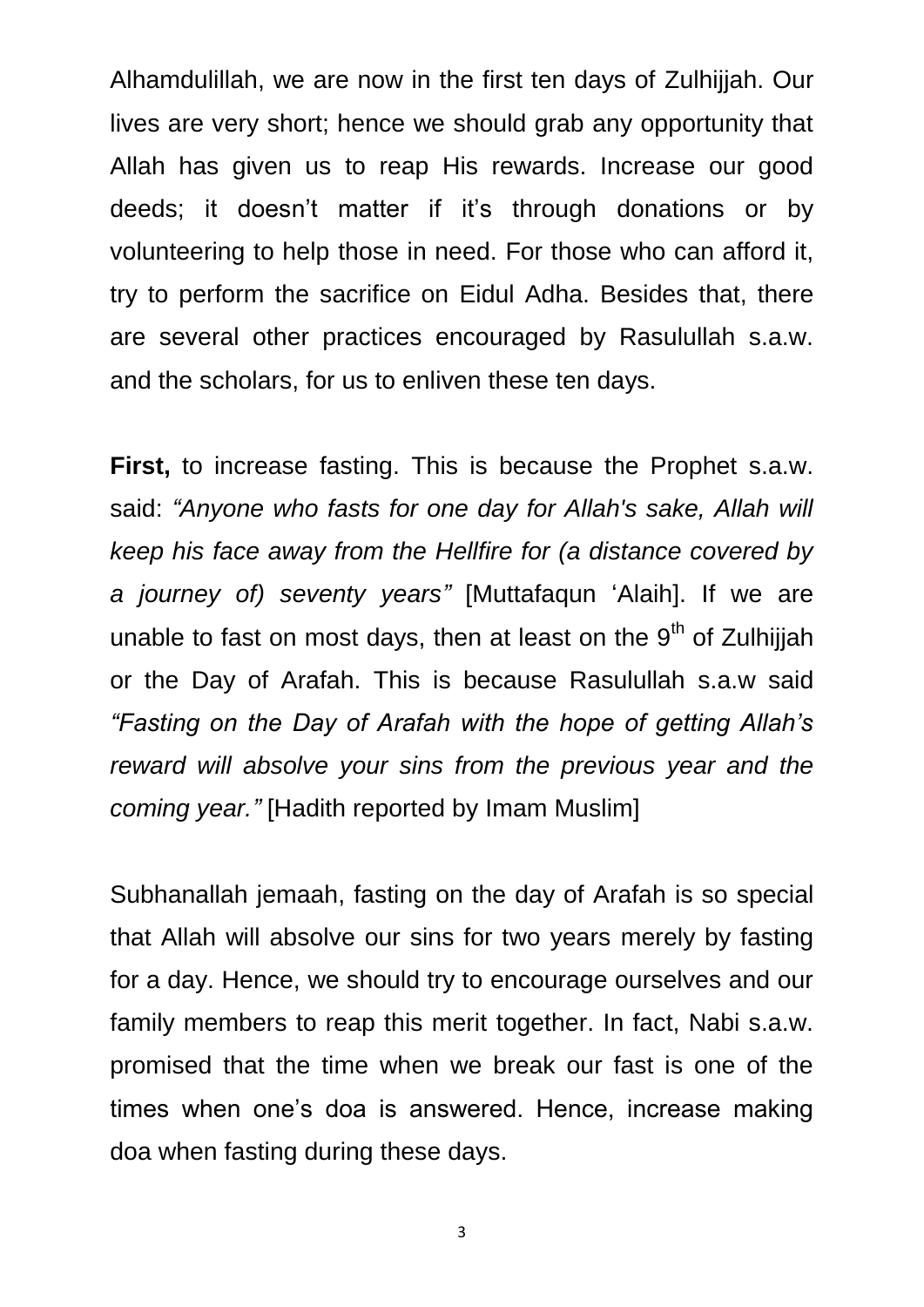Besides that, increasing making zikr and remembering Allah s.w.t. Read the Quran as fervently as we did during Ramadan. As Allah s.w.t. says in surah Al-Hajj verse 28:

وَيَذْكِرُواْأَسَّمَ ٱللَّهِ فِيَ أَيَّامٍ مَّعَـٰلُومَنْتٍ

Which means: *"....and mention the name of Allah on known days..."*

Ibn Abbas r.a. explained that the "known days" in this verse refers to the first ten days of Zulhijiah. Thus, scholars strongly encourage that we increase zikir on those days, based on a hadith from Ibnu Umar r.a. *"So increase making tahlil, takbir and tahmid on those days".* [Hadith reported by Imam Ahmad]

Friday Jemaah,

Special periods for ibadah, such as the first ten days of Zulhijjah, are golden opportunities for us to improve our shortcomings and seek forgiveness for our sins. Hence, let us **spend more time to perform acts of worship,** take time to reflect upon Allah's Greatness, the countless blessings He has showered upon us and think of how we have maximise them well. Take time to truly understand the acts of worship that we perform. Ask ourselves, are we ready if it is time for us to return to Allah, and to meet with Him?

Jemaah, we all yearn for Paradise and we wish to be able to enjoy its blessings. However, are we able to be dwellers of